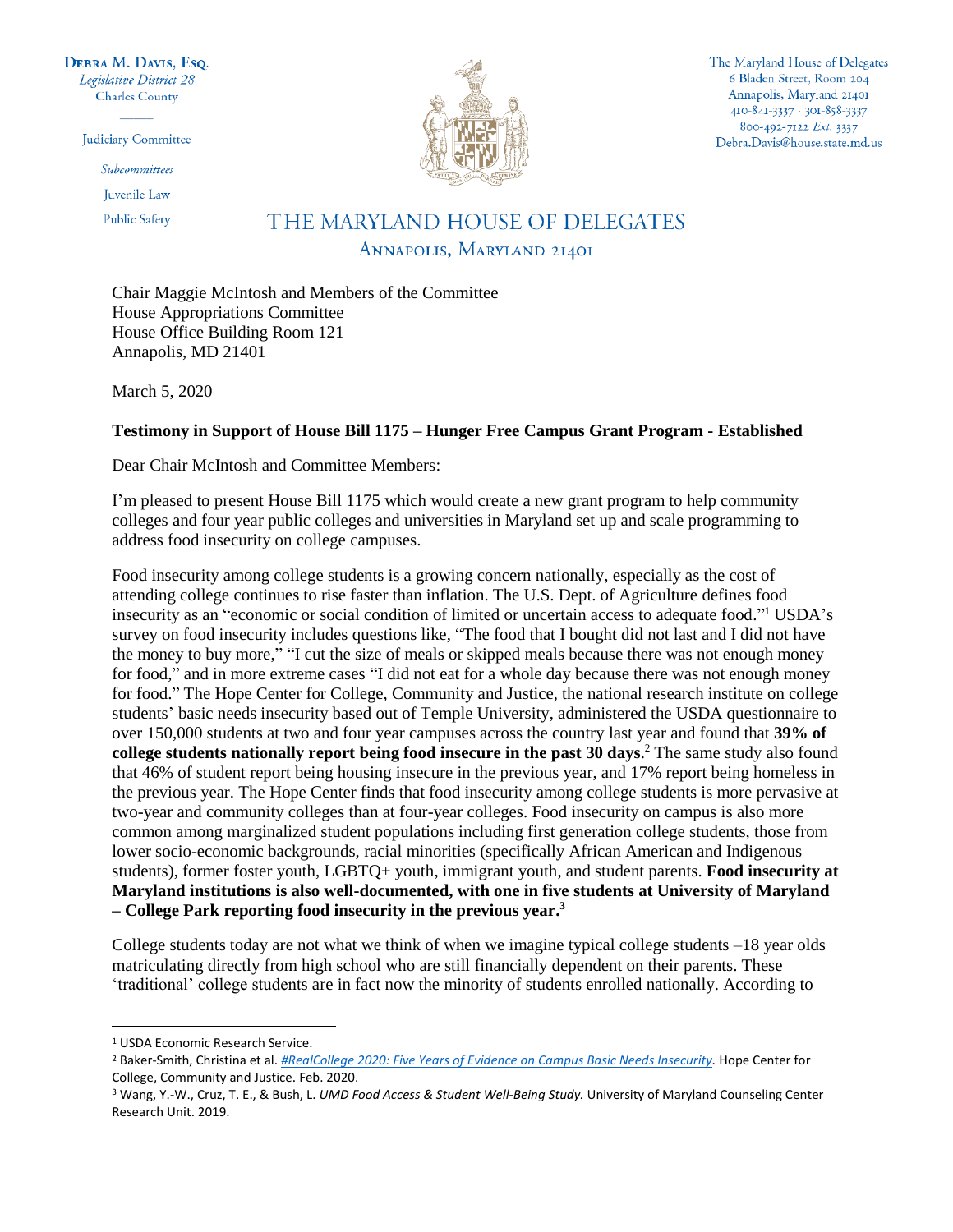U.S. Department of Education data, **around half of all undergraduate students are financially independent from their parents**, meaning they are responsible for bearing the burden of tuition, fees, housing, transportation, books, food and childcare for themselves and their dependents. Nationally over 20 percent of college students today have children and 14 percent are parenting alone. A whopping 64 percent of college students in 2016 worked at least part time, and a quarter of all undergraduates worked full time while pursuing their education.<sup>4</sup> Balancing work, school and family responsibilities along with associated expenses is challenging, and after bills are due for tuition and fees, rent and childcare, food often gets the short end of the stick.

**We know that addressing students' food insecurity is not only a moral issue – but also is a good return-on-investment for the current tax dollars Maryland invests in higher education.** Research indicates that food insecurity affects students' physical, psychological and academic outcomes, and makes students more likely to dropout, preventing them from attaining a degree that could provide them with higher, family-sustaining wages. And the unfortunately reality is that half of students entering college today will not graduate. The more Maryland can do to leverage our state investment in our higher education institutions – both to institutions themselves and through financial aid – to increase graduation rates, the better off we will be. Individuals with associates and bachelor's degrees earn higher salaries than those without higher education credentials, bringing in more tax revenue for our state and bolstering our economy. We should be doing everything in our power to help students stay in college and persist towards degrees, and this program is designed to do just that, providing institutional flexibility to address food insecurity in a range of ways.

**This bill is modelled after successful legislation in California and New Jersey** which passed and has been implemented within the past several years.<sup>5</sup> Many other states including Pennsylvania, Minnesota and others are considering similar bills as well. California in particular has been at the forefront of addressing students' basic needs insecurity, including food and housing insecurity, with several legislative proposals on the table including expanding students' SNAP access, helping higher education students improve SNAP outreach to students, reconfiguring scholarship aid for student parents and supporting foster youth students as they transition into the higher education space.<sup>6</sup>

Many Maryland institutions are already doing some elements of this work already, however **a modest state commitment will build a roster of best practices, help institution scale and add elements to their existing programming, and will also foster a community of practice for Maryland institutions** to address this problem comprehensively and in concert, as opposed to in a piecemeal way. As discussed at the National Hunger Policy Conference this weekend, college leaders reiterated that we cannot foodbank ourselves out of this problem. Institutions and the state must work together to tackle food insecurity from all angles, including leveraging federal Supplemental Nutritional Assistance Program (SNAP) support. A recent U.S. Government Accountability Office report notes that college students often have difficulty accessing SNAP benefits, with 57 percent of potentially-eligible students not participating in the program. The SNAP-related components of this bill will help elevate awareness for these programs and improve accessibility among eligible student populations. We recognize that the Federal Work Study notification requirement in the bill will not capture all eligible students, but it is a good place to start and was inspired by earlier California legislation, as discussed. We intend to pair this bill with a formal letter to the Maryland Department of Human Services to request guidance for campuses to better explain students' SNAP eligibility rules, based on the advice of statewide hunger advocates. A clear guidance

 $\overline{a}$ 

<sup>4</sup> U.S. Government Accountability Office. ["Food Insecurity: Better Information Could Help Co](https://www.gao.gov/assets/700/696254.pdf)llege Students Access Federal Food [Assistance Benefits.](https://www.gao.gov/assets/700/696254.pdf)" Dec. 2018.

<sup>&</sup>lt;sup>5</sup> New Jersey's [A4702](https://www.billtrack50.com/BillDetail/993284) passed in the 2018-19 Legislative session and California'[s SB 85](http://www.leginfo.legislature.ca.gov/faces/billNavClient.xhtml?bill_id=201720180SB85) passed in the 2017-18 Legislative session.

<sup>&</sup>lt;sup>6</sup> Western Center on Law and Poverty. "[Responding to the College Hunger Crisis.](https://wclp.org/wp-content/uploads/2018/03/College_Student_Hunger_NAHC2018_WCLP.pdf)" 2018.